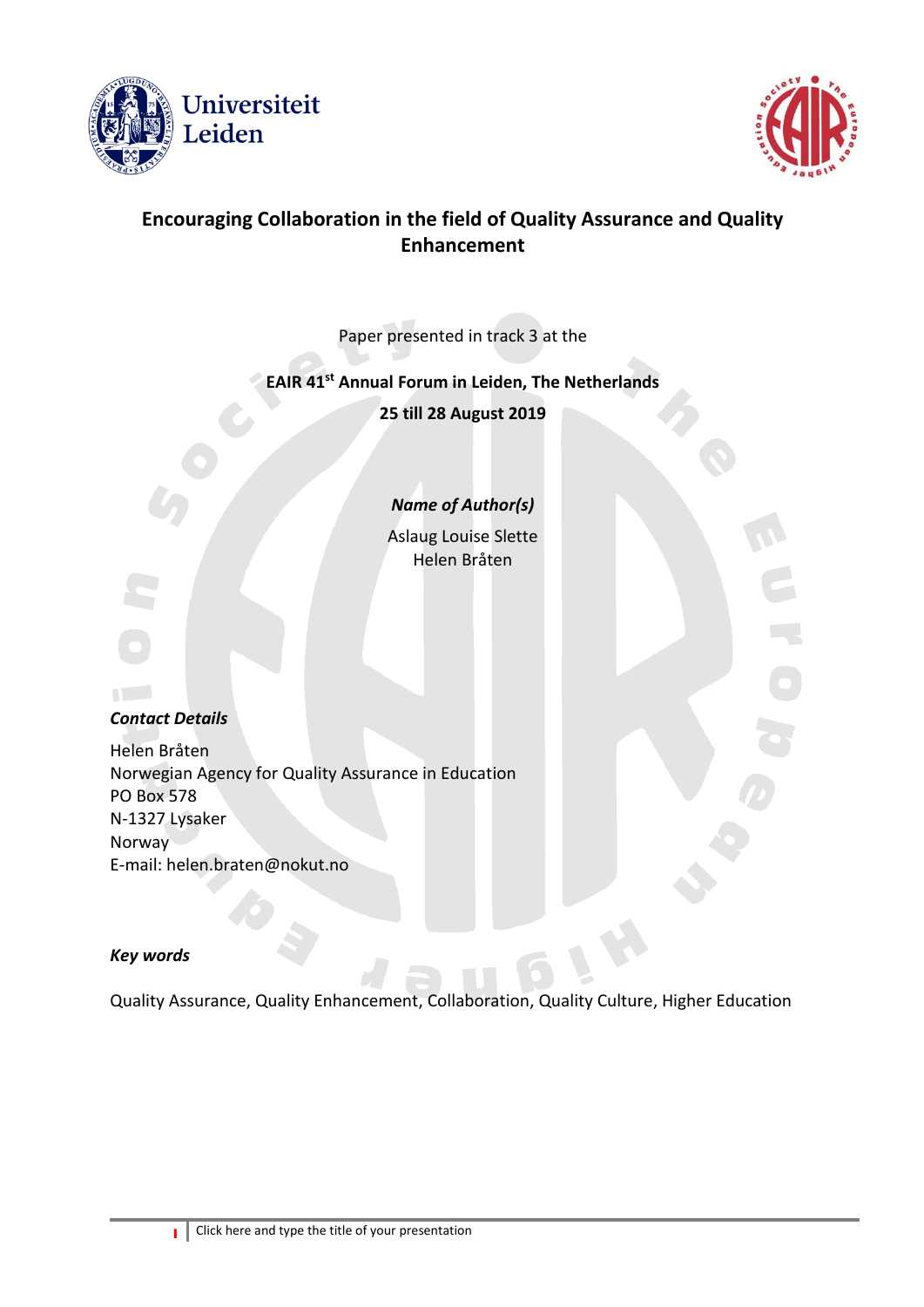## *Abstract*

### **Encouraging Collaboration in the field of Quality Assurance and Quality Enhancement**

Higher education institutions (HEIs) are facing increased complexity and increasing pressure of proving their worth, documenting the relevance of research and teaching, and being transparent and accountable. In order to reflect upon the balance between assurance and enhancement and between responsibility and accountability, we ask how quality assurance agencies can foster collaboration within and across HEIs. We analyse and discuss how the Norwegian Agency for Quality Assurance in Education has tried and tries to foster collaboration through two different measures. Our underlying assumption is that increased collaboration, sharing of practices, experiences and reflections within and across HEIs drive quality enhancement.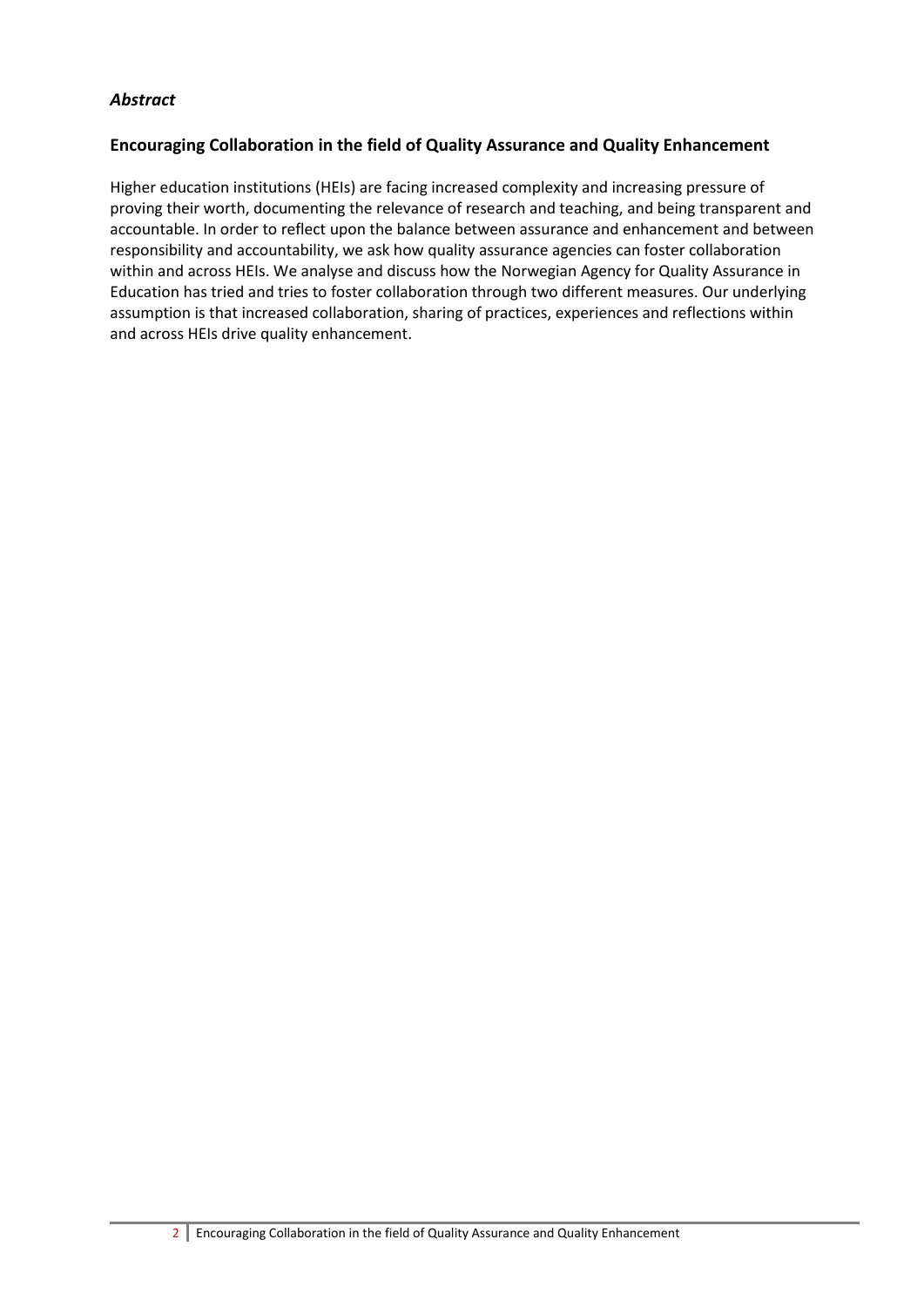## *Presentation*

## **Encouraging Collaboration in the field of Quality Assurance and Quality Enhancement**

#### Introduction

Higher education institutions (HEIs) are facing increased complexity and increasing pressure. This pressure can stem from higher student numbers, a more diverse student group, economic constraints, internationalisation and international competition, a larger focus on value for money and many stakeholders demanding increased quality, operationalised in different and sometimes conflicting ways. Institutions in higher education are increasingly pressured to prove their worth and document societal relevance of research and teaching. While this documentation used to be considerations of organisational effectiveness and performance, the new currency is quality (Land & Gordon, 2016). HEIs must document their worth focusing on innovation, enhancement and researchbased approaches to practice, as scholarship of teaching and learning. Hénard and Roseveare (2012) call this the "new paradigm for quality teaching".

This quality paradigm has transformed activities and actions of enhancement and assurance, argues Land and Gordon (2016), from previously being unrecorded, localised and locally controlled, to being more formalised and explicit procedures and practices – publicly reported and evaluated. The result is a greater demand that HEIs should document quality, both within quality assurance (QA) and quality enhancement (QE). That means that there is pressure on higher education institutions to be transparent and accountable. The need for transparency and accountability is a need for rationality and justification (Molander, 2016), which has increased over the past three decades. King (2018) calls this "the regulatory turn". Quality assurance agencies are the ones exercising such pressure, as they are supervising the institutions' quality work and study programmes so that society can trust their educational quality. However, the development towards increased transparency may just as well be a result of more institutions having greater autonomy in the sector, and more economic resources spent on being "education for all", which in turn demands or leads to more supervision (Trow, 2005). Hence, HEIs often respond to, and accept, the accountability logic, although it contradicts the logic of responsibility and collegiality that previously dominated higher education (Sugrue and Solbrekke, 2011).

In order to reflect upon the balance between assurance and enhancement, between doing and documenting, and between responsibility and accountability, we ask how quality assurance agencies can foster collaboration within and across higher education institutions. How can collaboration contribute to the strengthening of possible links between quality enhancement and quality assurance? And is there room for enhancement and assurance within the same measures?

In this paper, we will analyse and discuss how the Norwegian Agency for Quality Assurance in Education (NOKUT), an independent quality agency under the Ministry of Education and Research in Norway, has tried and tries to foster collaboration through two very different measures. The measures are a) periodic supervision of the institutions' systematic work to assure and enhance the quality of the education they offer, and b) the Centres for Excellence in Education Initiative (SFU). These two measures reflect the duality in NOKUT's mandate: to assure quality, and to contribute to quality enhancement. Our underlying assumption is that increased collaboration, sharing of (good) practices, experiences and reflections within and across HEIs will drive quality enhancement.

#### The concepts of Quality Assurance and Quality Enhancement

The dual mandate of NOKUT comprises the two notions "Quality Assurance" (QA) and "Quality Enhancement" (QE). Harvey (2004-19) defines QA as "a process of establishing [stakeholder](http://www.qualityresearchinternational.com/glossary/index.htm#stakeholder) confidence that [provision](http://www.qualityresearchinternational.com/glossary/index.htm#provision) (input, process and outcomes) fulfils expectations or measures up to threshold minimum requirements", while QE is "a process of augmentation or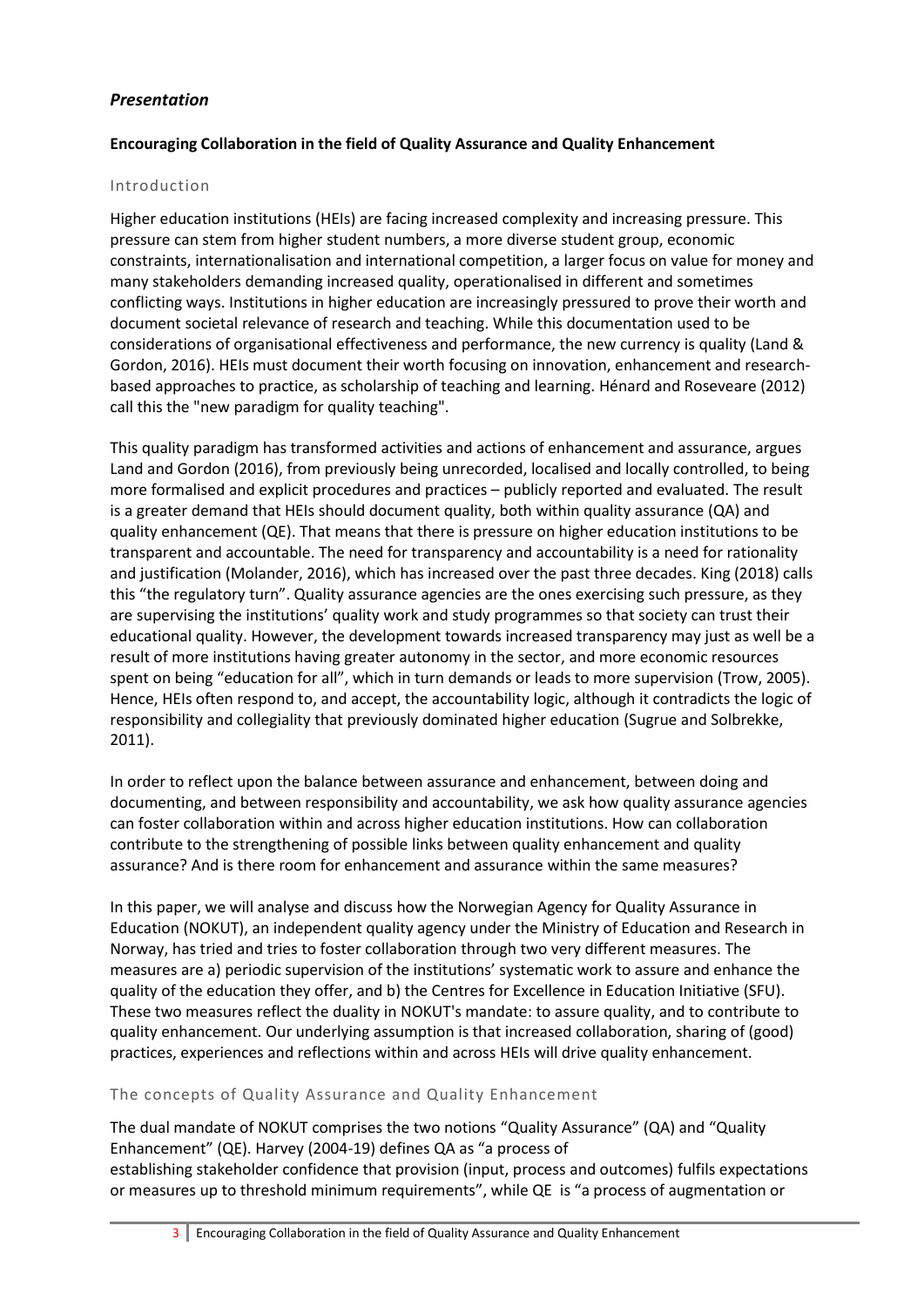improvement". Bamber et al. (2009) argue that enhancement requires change and involves a deliberate move towards making things better, either by (i) improving on something that exists, (II) adding innovation - which is deliberate and new but can have unexpected results - or (III) rethink existing approaches, even fundamental purposes and practices, i.e. is purposeful attempts to change practices for the better.

There is a range of perspectives on how QA and QE are interlinked (Williams, 2016). Some claim that QA and QE, accountability and improvement, are and should be two distinct processes, both practically and conceptually, with separate resourcing. Even in NOKUT this view is visible. QA and QE are hence seen as separate activities, or even in opposition to each other. In this view, academics often see QA as burdensome ritualised compliance, and QA fails to be a part of everyday activity. Others view QA and QE as interdependent, in which QA leads to QE, or more as integral parts of the same holistic approach (Williams, 2016). We consider the relationship between QA and QE as interlinked, as part of the same holistic process.

We will now present two measures managed by NOKUT: a) periodic supervision of the institutions' systematic work to assure and enhance the quality of the education they offer, as an example of QA, and b) the Centres for Excellence in Education Initiative (SFU), as an example of QE.

## Example of Quality Assurance: periodic supervision managed by NOKUT

Norwegian universities and university colleges are responsible for ensuring that the study programmes they offer are of high quality and their quality assurance should be carried out through internal systems. NOKUT is responsible for periodic supervision of the institutions' systematic work to assure and enhance the quality of the education they offer. Each institution must go through an audit process every 6-8 years. The Academic Supervision Regulations set out requirements for the institutions' systematic quality assurance practices and were recently revised (in 2017). From previously being audits based on comprehensive evaluations, the audits are now based on legal requirements. In order to pass, the institutions must fulfil each requirement. NOKUT and the reviewers also advise the institutions on how to further develop their quality assurance practices, which touches upon quality enhancement. It is NOKUT's intention that supervisory activities should inspire the institutions to re-think existing practices and to try out new ideas, so that QA stimulate QE.

This paper emphasizes collaboration across and within HEIs. An important change made for the current audits (2018-2024), is that the institutions are organised in groups, according to their characteristics. That means institutions that have recently merged, institutions with several campuses, institutions with the same authorizations, or institutions offering education within the same professions or disciplines, are examples of how NOKUT has chosen to set up "audit heats". In each audit heat, there are 4-6 institutions. Both during and after the audits, the institutions are encouraged to talk to each other about their QA work, about documentation, sharing of good practices, and so on. NOKUT believes that such activities have the potential to bring forth mutual inspiration within QA work. In order to foster collaboration and sharing, NOKUT arranges an information meeting for each audit heat 4-5 months before the deadline for submitting the documentation. The intention is that this activity should serve as an important basis for further networking and contact between the institutions.

## Example of Quality Enhancement: the SFU Initiative previously managed by NOKUT

The other measure we present in this paper is the Centres for Excellence in Education (SFU) initiative, which was established in 2010 as the first national prestige initiative for education in Norway. The aim of the initiative was to enhance quality in higher education, to drive excellence at bachelor and master's levels, and to stimulate scholarly approaches to teaching and learning across the sector.

SFU status is awarded to excellent academic communities after an application process where successful candidates needed to demonstrate: (1) excellence in existing provision (2) a centre plan for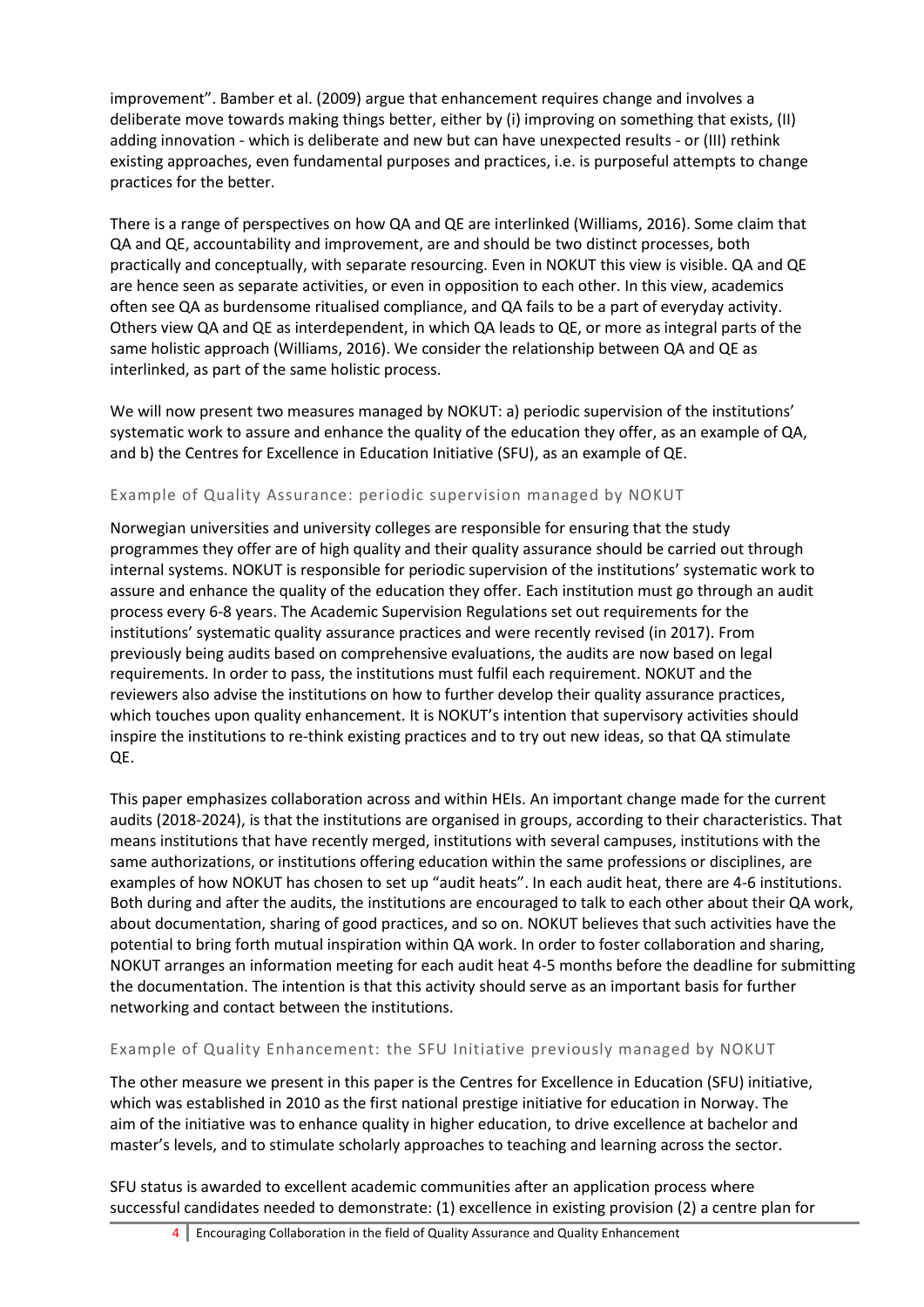five years outlining innovation and enhancement and (3) a plan for dissemination to stimulate enhancement beyond their discipline and institution(s).

Successful centres receive up to NOK 8 million annually, around 870 000 Euros, to be matched by the institution. The centres gained hence status and funding. Another important element is how the centres have cooperated closely with NOKUT and constitute a national network of Centres for Excellence<sup>1.</sup> NOKUT aimed at being a partner in development for the centres by fostering collaboration between the centres. In this way, NOKUT stimulated enhancement and made the SFU initiative more than the sum of the individual centres. This close collaboration also meant that the centres influenced the development of the initiative and higher education policy in Norway (Førland and Bråten 2018). The centres are awarded SFU status for five years, with the possibility of prolongation for another five years. This is subject to an interim evaluation.

So far, we have looked at the concepts of quality assurance and quality enhancement, as well as examples of NOKUT activities connected to these two approaches. Next, we will discuss the notion of collaboration within the context of this paper's topic.

#### The notion of collaboration within and across higher education institutions

In general, collaboration can be described as a cooperative activity, set out in order to accomplish a shared outcome. In this paper, and in the context of quality in higher education, the notion of collaboration should include the sharing of experiences, ideas, practices and reflections, peer reviewing/feedback, partnership etc. In practice, this means including informal ways of connecting and networking to a larger degree, and hence, it goes beyond regular collaborative initiatives in Higher Education, such as Joint Study Programmes and so on.

The next question is between whom collaboration may take place. Our suggestion is that there are two main categories of collaboration in Higher Education: the first is the kind of collaboration taking place *within* an institution, and the other is the one taking place *across* higher education institutions. As regards collaboration within an institution, there can be interaction between teachers, students, administrative staff and management, in all kinds of combinations. What NOKUT has experienced in our most recent audits, and through the SFU initiative, is that students are increasingly considered as partners, and they are more often included in the management groups, and as representatives at faculty level. As regards collaboration across institutions, there can be both national and international initiatives, and the collaborative activities could be facilitated by the institutions themselves, or by NOKUT or other bodies. There is also a third category of collaboration, and that is the interaction between the institutions and governing authorities (such as NOKUT), the regional business life, or other organisations.

In the next paragraphs, we will elaborate on and discuss the notion of collaboration further, through the lenses of the following concepts: "communities of practice", "quality culture" and "quality work".

#### Communities of Practice - mutual engagement for quality

 $\overline{a}$ 

In order to better understand how collaboration within and across HEIs can come about, we will adopt a sociocultural perspective, understanding learning within a communicative and sociohistorical perspective, and consider activities as situated within a cultural, historical and institutional context.

Anticipating that the sharing of knowledge is crucial to HEIs, we are going to look at the concept of "Communities of Practice" (CoPs). This concept refers to social systems of practice, where social practice is the unit of analysis instead of individuals. One sees individuals as carrying understandings, knowledge and routines, that they negotiate with others in order to create meaning. As Wenger (1998) states, the

<sup>1</sup> The SFU was managed by NOKUT until 1. January 2019. Then, the initiative was moved to a new Directorate, Diku, (the Norwegian agency for international cooperation and quality enhancement in higher education) constituting a core element in a new programme for enhancement. This paper is based on the experiences up until 1. January 2019.

<sup>5</sup> Encouraging Collaboration in the field of Quality Assurance and Quality Enhancement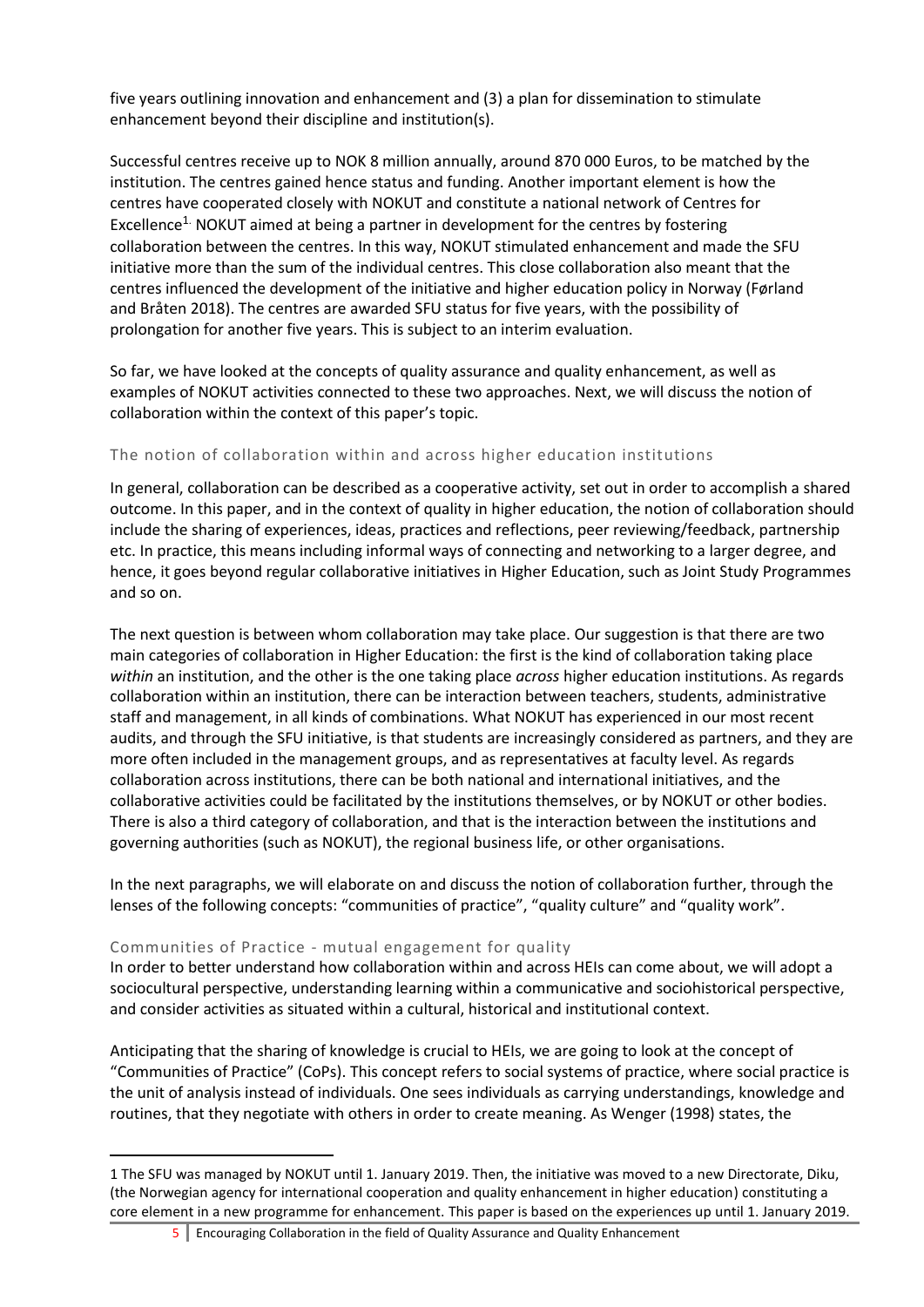"negotiation of meaning (…) is the level of discourse at which the concept of practice should be understood" (p. 72).

Wenger (1998) further describes three dimensions of CoPs, which are: 1) mutual engagement, 2) a joint enterprise, and 3) a shared repertoire. By mutual engagement, Wenger means that a practice exists because people are engaged in actions, and within these actions they are negotiating meaning with one another. In the case of quality assurance and enhancement in HEIs, there is no doubt that there is a possibility for mutual engagement. National legislation, politics and societal expectations will demand certain (similar) actions taken by the HEIs. The second dimension, a joint enterprise, is to be decided by the participants of a CoP – it is their negotiated response to their 'situation'. For HEIs, this might be their negotiated views on different topics related to educational quality. The third dimension, a shared repertoire, describes resources that a CoP develops over time, resources that they use for negotiation. Such resources could be a joint understanding of different concepts of quality, tools for quality assurance, or other kinds of resources.

One of Wenger's (1998) main points about CoPs is that people often come together in order to discuss and learn from one another when they have certain common interests. However, he states very clearly that there will be, and should be, diversity within a CoP. That means that people do not have to be like-minded, but they do need to have mutual engagement for negotiation about something. Taking the two measures in this paper as a starting point, the periodic supervision and the SFU initiative, one could argue that putting institutions in audit heats, and putting SFUs together in workshops, is quite the opposite – that NOKUT is contributing too much to the shaping of the CoPs. To a certain extent, that argument is true. However, within periodic supervision, collaboration and sharing of knowledge within the audit heats was encouraged, not imposed. As for the SFUs, the HEIs had control of what they shared and how the collaboration evolved – and in that sense, they possess the power, after all.

## Quality culture and quality work

Another concept related to QA and QE that has gained importance in Norway in recent years is "quality culture". The recent White paper on higher education (St. Meld 16 (2016-2017)) is even named *Quality Culture in Higher Education*. The European University Association (EUA, 2006, p.10) defines quality culture as an organisation with a permanent drive towards enhancement. The culture is characterised by 'soft aspects' as shared values, beliefs and commitment towards quality, and "hard aspects", such as quality management strategies with well-defined processes that enhance quality and coordinate efforts. These structural and cultural elements are interlinked and knitted together by leadership, communication, commitment, trust and participation (Kottman et al. 2016; Bendermarcher 2016; 2019; St. Meld 16 (2016- 2017)).

Kottmann et al. (2016, p.15-16) emphasise that "quality culture is hard to define because of its multifarious constituents, the uniqueness of each institution's organisational culture and various activities". Harvey and Stensaker (2008) urge us to use the complex concept of quality culture cautiously. They link the concept back to new public management and organisational perspectives from the 1980s, and see it as a way to "force" HEIs to engage with QA in a constructive manner, to develop an internal quality culture as a way to deal with autonomy and develop stronger internal management systems and aid dissemination of best practices. Harvey & Stensaker (2008) emphasise external driving forces, lack of control and accountability, consequently implying less collegiality.

Bendermarcher et al. (2016) seem more positive about the concept of quality culture. They see quality culture as an organisational culture in which all stakeholders, internal and external, contribute to the improvement through critical reflection. Hence, it reflects a shift from control, accountability and regulation, to autonomy, credibility and educational enhancement based on an institution's experiences, expertise and values. Their understanding links QA to QE in a holistic process adapted to the institutions' needs and context to contribute to improvement. We see that this understanding of quality culture emphasises the institutional context, practises and reflection as Elken and Stensaker (2018) will accentuate in their concept "quality work".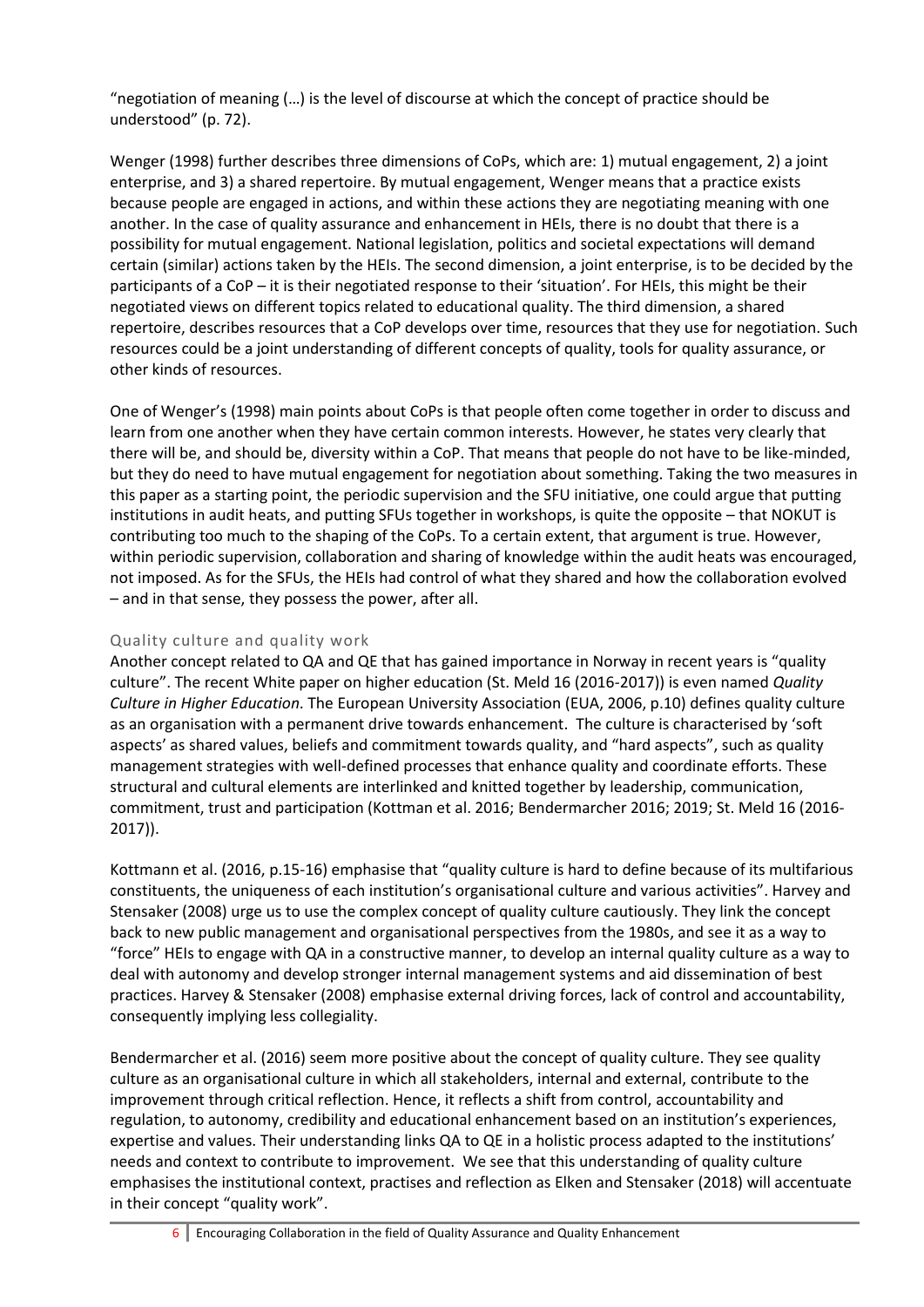Elken and Stensaker (2018) argue that in general there have been two responses to external quality assurance. Firstly, the managerial response where leadership and management is seent o be crucial to control quality issues, with a belif in indicators, quality management systems, rules and routines. Consequently, the focus is accountability and to comply with standards. Secondly, a quality culture response, which sets out a shared rational and commitment for driving excellence based on shared and taken for granted notions of quality. Moreover, Elken and Stensaker (2018) propose a third concept, "quality work"', which links the two previously discussed responses, and which emphasises daily practices. They define "quality work" as "a set of activities and practices within higher education institutions, that address the quality of its educational provision" (Elken & Stensaker, 2018, p. 190), focusing more on the contextual, situated practices where quality work includes multi-actor and multi-level approaches at both formal and informal arenas in HEIs.

This view on quality work is shared by Nerland (2019). She emphasises, as Land and Gordon (2016) do, that quality work is a challenging continuous process demanding analytical engagement, analysing and evaluating learning activities across levels and actors. Nerland (2019) argues that planning, coordination and collaboration between actors and levels need to be recognised as important elements in teaching and educational work.

These understandings of quality work correspond well with NOKUT's understanding of quality in education and excellence, as seen and documented in the SFU initiative and in how NOKUT describes the periodic supervision discussed in this paper – as supervision of the HEIs' "quality work".

It is possible to argue, that quality work and quality culture are deeply connected, both conceptually and in practice. Roxå (NOKUT 2017) argues in the SFU Magazine that "Culture is constructed and maintained through everyday interactions. A quality culture is hence constructed through the totality of all interaction and collaboration within the organisation". Returning to the two suggested pronouns for describing collaboration – *within* and *across* – both quality culture and quality work seem to be collaborative efforts that happen primarily *within* institutions.

We will now look at how collaboration appears within the two measures managed by NOKUT.

## Results from a survey: HEIs' collaborative approaches to audits

An important part of an audit process is the evaluation. Hence, NOKUT distributes a survey to all the institutions within one audit heat, as soon as the reviewers and NOKUT have completed the final report and the institutions gain access to it. The survey includes questions about information, documentation, the site visit, the review, the cooperation with NOKUT, as well as questions about the sharing of experiences with others. We will now look at some of the findings from NOKUT's most recent survey of this kind, emphasizing the institutions' reflections on their collaborative approaches to the audit. Four universities and university colleges were part of the audit heat and received the survey. Three have responded so far.

On the question of whether the institutions shared or discussed problems with the other institutions within their audit heat during the audit process, all three institutions responded 'yes'. When being asked about what topics they discussed, how they collaborated and in what ways they found sharing a useful activity, the results show that the pro-rectors for education in all four institutions had several Skype meetings during the audit process, and that two of the responding institutions regarded this as useful. According to the survey response, the pro-rectors discussed quality work in general, such as quality in Ph.D.-programmes and student engagement. However, as the deadline for submitting documentation got closer, they also discussed how to interpret the Regulations, and how to choose and present evidence. The responding institutions also report that they discussed and commented on each other's self-evaluations to some degree. From a NOKUT perspective, a development towards a culture of learning and sharing when it comes to quality work and quality enhancement, is very positive.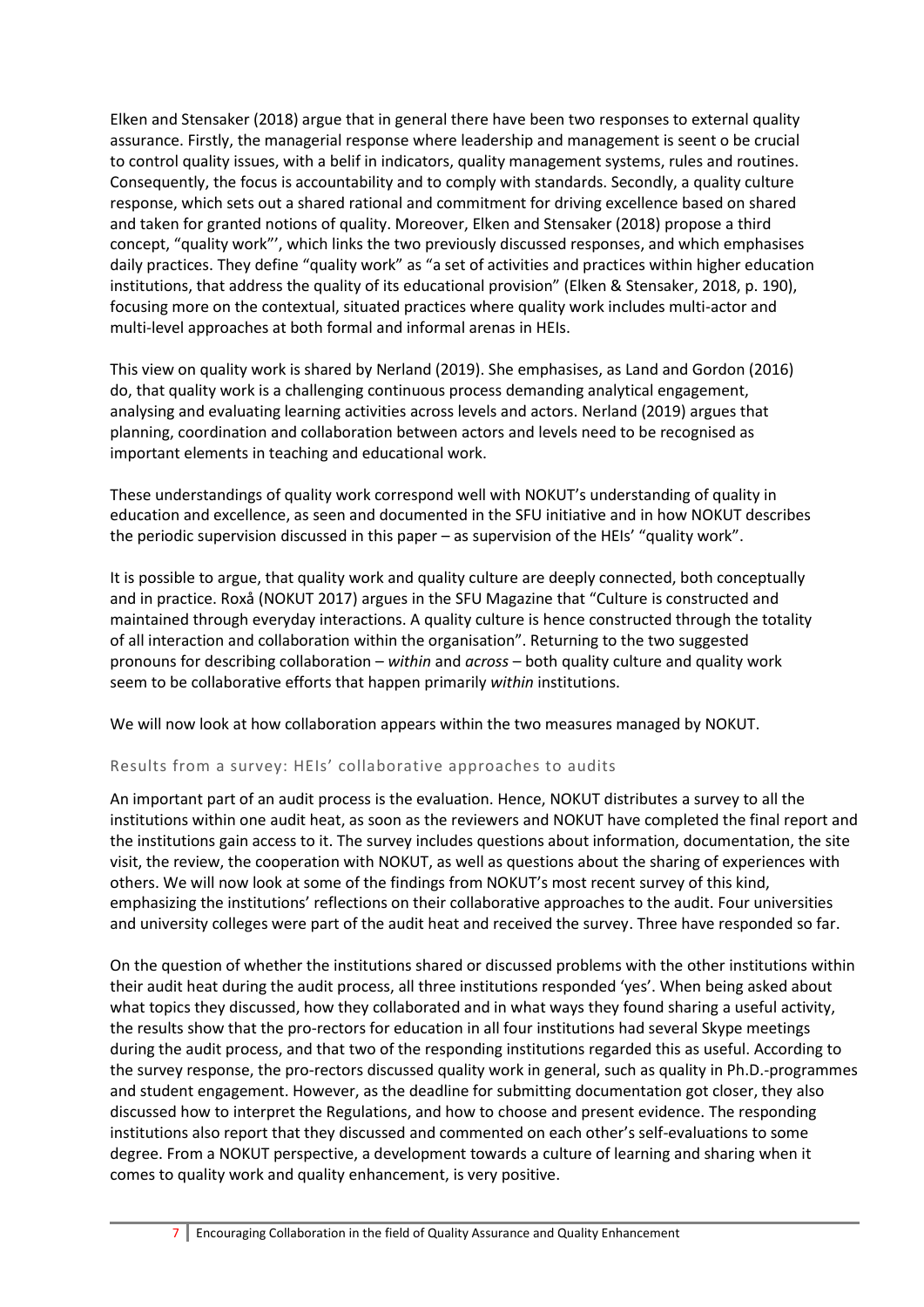However, when asking the institutions whether they have been inspired to share their practices and experiences in new ways, within or across HEIs, only one institution answered 'yes'. This might be because they regard the threshold for what counts as "new ways" as higher than what NOKUT does, and that they did not include the collaborative activity between the pro-rectors. It may also indicate that they have not taken any further steps (yet), in order to share their quality work.

Furthermore, the survey shows that two of the institutions explicitly support the idea that NOKUT should facilitate seminars/workshops for each audit heat, where sharing of experiences is the main goal. The two institutions sharing their thoughts on NOKUT's role in the survey state that creating meeting places and facilitate discussions across institutions, but also across the institutions and NOKUT, is an important activity. One institution explicitly gives NOKUT credit for doing a good job on this already. Written reports analysing the findings from the periodic supervision across the audit heats, is also a request. Through the survey, we see that collaboration across institutions has taken place. They are encouraged by NOKUT, but the are carried out independently and with similar traits as a community of practice (Wenger, 1998). That means, the survey indicates that there has been mutual engagement, a joint enterprise, and a shared repertoire.

## Collaboration through the SFU initiative

We also see collaboration through the SFU initiative. While many see excellence initiatives as interconnected with competition, elite students and exclusivity NOKUT tried managing the excellence scheme to stimulate cooperation and quality enhancement. Firstly, we will look at how collaboration is visible in the understanding of excellence and criteria. Then we will look at how NOKUT have tried to foster collaboration in managing the initiative by establishing networks and collaboration between the Centres for Excellence and within the centres.

Collaboration within institutions is inherent in the understanding of excellence within the SFU programme. Excellence is seen as a continuous enhancement process and a multi-actor and multilevel endeavour (Helseth et al. 2019; Helseth & Bråten 2018; Helseth et al. 2017; Bråten & Børsheim 2016; Hénard & Roseveare 2012; Elton 1998). Collaboration is also alluded to in the use of the concept Centre for excellence in **Education**, illustrating a broad understanding of teaching and learning, the interplay between these dimensions as well as relationship and collaboration needed between many actors at different levels, horizontally and vertically within – and even between higher education institutions.

Another key element is how the centres should cooperate to be centres **for** excellence rather than centres **of** excellence, i.e the emphasis put on dissemination and to impact and lead to "enhanced quality in higher education both within and outside their host institutions" (DIKU 2019).

Dissemination is regarded as an ongoing two-way process of exchanging ideas and collaboration that is beneficial to all (McKenzie et al. 2005) and can be seen as a planned process of interacting with stakeholders and potential adopters throughout the project to facilitate commitment and sustained change (Hinton et al. 2011, p.6). Collaboration is hence inherent in the concept of dissemination. The centres must have an outwards orientation and interact with other academic communities helping them improve. The centres themselves are also gaining from this process. The aim is dissemination for action (Harmsworth & Turpin 2000; Lawson 2016). Lawson puts this eloquently (2016, p.140): "A key characteristic for a successful SFU is humility: an acceptance that all new ideas do not necessarily originate here, that there are other excellent teachers elsewhere"*.*

Dissemination is hence about collaboration within and between institutions and shows one example of how the criteria are devised to stimulate collaboration and enhancement (see more in Helseth & Bråten, 2018).

When HEIs prepare bids they report on and document enhancement processes, enthusiasm for education and collaboration internally; between staff, between staff and students, between teaching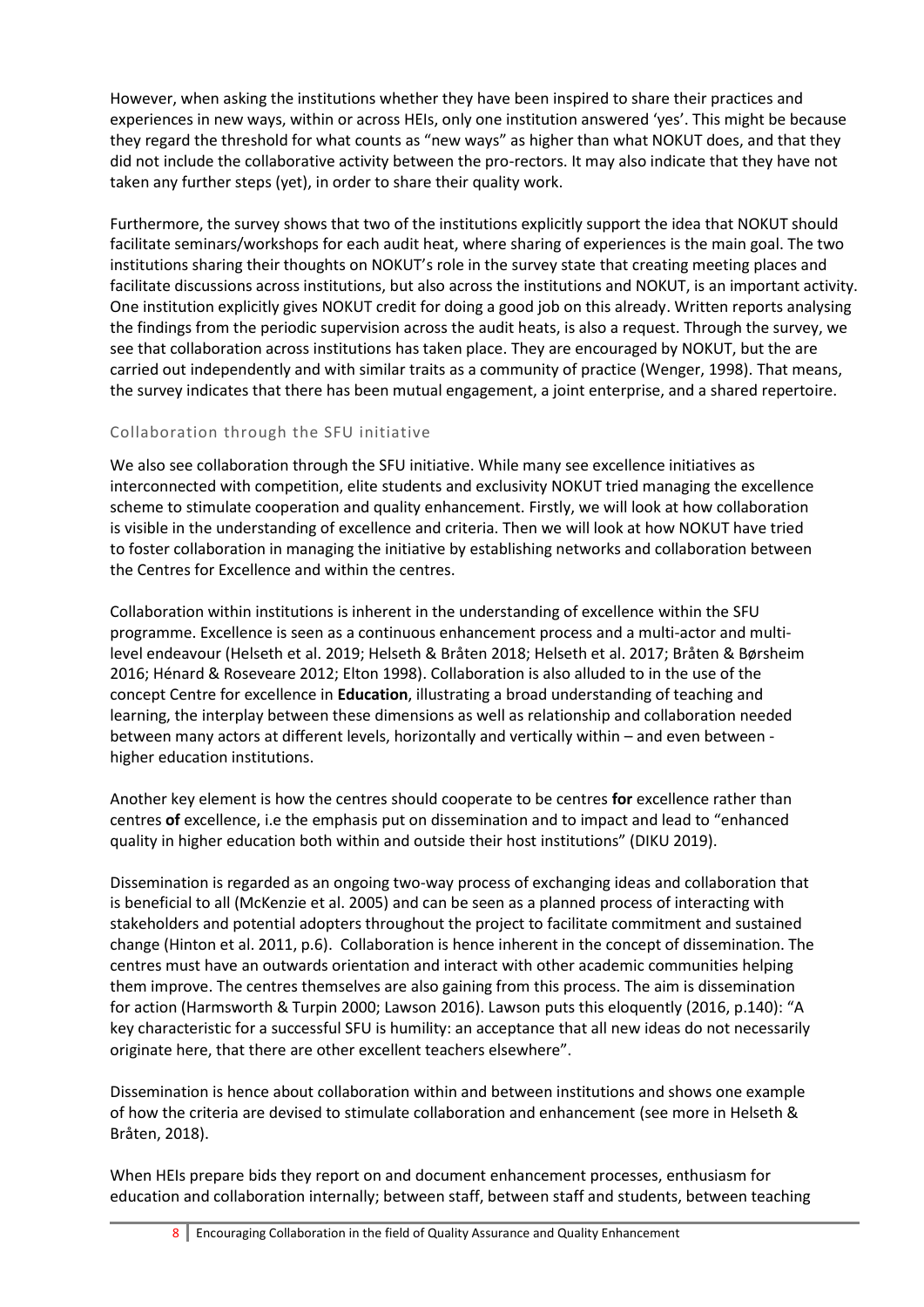staff and administrative staff, between the learning centre and the teaching staff and across levels (Ramberg 2016; Anderson et al. 2017; Carlsten & Aamodt 2015). HEIs report on systematizing quality work, in this way applying for status drives enhancement and create quality work. Internally HEIs start to discuss quality, enhancement and share experiences and help each other. Preparing a bid also makes HEIs collaborate with consortium partners, which can be other HEIs, industry partners or societal actors, hence also facilitating collaboration across HEIs and with external partners. In some of the Centres they have created strong communities of practice (Ashwin et al. 2017).

Collaboration has also been encouraged in the management of the initiative. This can be seen for instance in the follow-up of the centres and how NOKUT established a network between the centres. In the followup of the centres, NOKUT put more emphasis on sharing experiences and practice, facilitating dialogue and enhancement, and less on formal monitoring mechanisms. The importance of fostering collaboration between the centres and between the centres and the funding body had been stressed in evaluations of a similar initiative in the U.K., the Centre for Excellence in Teaching and Learning (CETL) (Lawson, 2016; SQW, 2011; Centre for Study in Education and Training, 2008). This was a means to ensure sustainable impact beyond the host institutions and make the initiative more than the sum of the centres.

NOKUT tried to be a partner in development through following up the centres and in facilitating dialogue and networks between the centres. In building an SFU-network NOKUT intended to facilitate a community of practice. However there is the question of power, and as previously shown one might argue that NOKUT controlled too much for this to happen. In looking at these networks in a more quality work perspective (Elken and Stensaker 2018), we see that the coordination and communication between actors who could respond and react according to their institutional context facilitated innovation and actors who were 'problem solvers'. One could argue that this is in line with Benchermarcher's et al. (2016) understanding of quality culture.

Nevertheless, we see that the centres developed projects together. Examples are for instance how bioCEED<sup>2</sup>, a centre in biology education cooperated with a centre in mathematics teaching, MatRIC<sup>3</sup>, about mathematics teaching in biology, collaborated with a centre in music performance, CEMPE<sup>4</sup>, about work placements and with CCSE<sup>5</sup>, Centre for Computing in Science Education, about developing and accessing excellent teachers in a reward and recognition scheme. All these centres are from different universities, hence showing collaboration across institutions.

Another example is how NOKUT has put emphasis on students as partners and co-creators and hence facilitated collaboration between students and staff. NOKUT provided small stipends for the centres in order for students to develop and lead enhancement projects in the centres. In CEMPE, students developed a programme for music students to shadow their role models at work (NOUKUT 2017). Students also became co-directors in the centre. In bioCEED, students developed a project where senior students are coaching and mentoring new students both in the formal and informal aspects of student life. This initiative won a prestigious prize at the University of Bergen, and it was the first time ever that students received this prize<sup>6</sup>. Promoting collaboration between students and staff has also been facilitated through other means such as workshops for staff and students with international experts, an SFU-magazine (NOKUT 2017), and stipends for master students writing about the topic (c.f. Holen 2019). In this way, the SFU initiative has fostered collaboration between students and staff.

 $\overline{a}$ 

<sup>2</sup> Centre for Excellence in Biology Education- bioCEED: [www.bioceed.no](http://www.bioceed.no/)

<sup>3</sup> Centre for Research, Innovation and Coordination of Mathematics Teaching – MatRIC[: www.matric.no](http://www.matric.no/) 4 Centre for Excellence in Music Performance Education, CEMPE: [www.cempe.no](http://www.cempe.no/)

<sup>5</sup> Centre for Computing in Science Education, CCSE:<https://www.mn.uio.no/ccse/english/>

<sup>6</sup> Read more about students as partners in the SFU initiative in NOKUT (2017) or Helseth et al. (2019).

<sup>9</sup> Encouraging Collaboration in the field of Quality Assurance and Quality Enhancement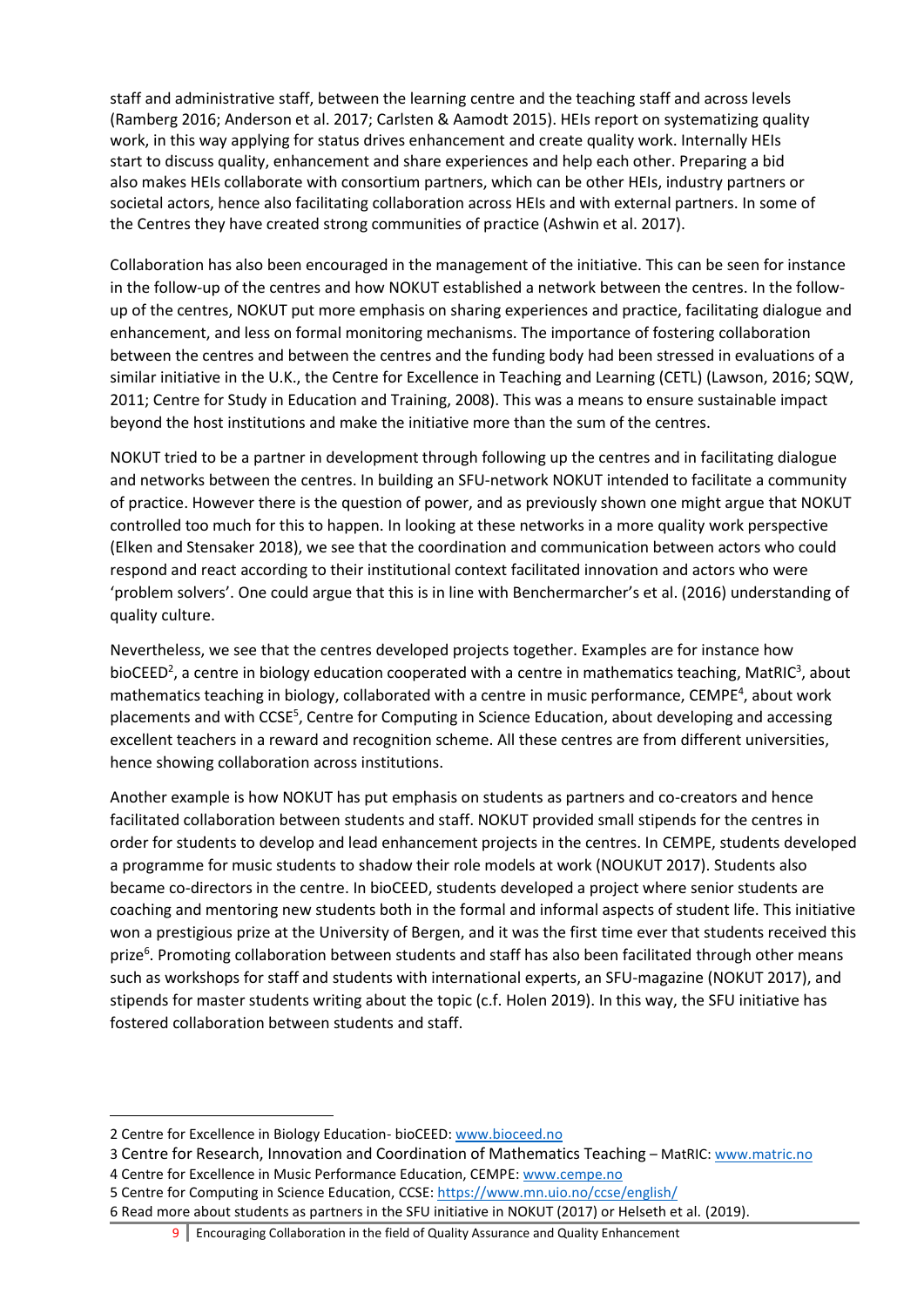We have seen that the SFU initiative stimulates collaboration and enhancement in several ways including the understanding of excellence, the criteria for SFU status, the fostering of networks and in NOKUT's managing role of being a partner in development.

#### Discussion

In the beginning of this paper, we set out to reflect upon the balance between assurance and enhancement, between doing and documenting, and between responsibility and accountability. We asked how quality assurance agencies could foster collaboration within and across higher education institutions and how collaboration could contribute to the strengthening of possible links between quality enhancement and quality assurance. Finally, we asked if there is room for enhancement and assurance within the same measures.

We will argue that there *is* a tension between Quality Assurance on the one hand, and Quality Enhancement on the other, but we also believe that this tension is being maintained by those who are linking QA purely to the accountability logic, or underplaying the possibility of letting assurance and enhancement be of mutual inspiration. There is a risk that the accountability logic outmanoeuvres the responsibility logic, and that QA and QE remains separate activities. If we are to counteract such a development, quality agencies such as NOKUT could discuss with HEIs how QA can inform QE and how QE can inform QA, and just as important: how the different measures can be designed in order to include both assurance and enhancement elements.

In this paper, we have seen institutions within an audit heat showing signs of forming a community of practice related to quality work, and we have seen the Centres for Excellence doing similar kinds of networking. Based on the investigation of these two measures within NOKUT, we do see tendencies of collaborative activities *across* higher education institutions.

We also see that collaborative activities appear *within* the institutions. External evaluations of the SFU initiative have documented an increase in cooperation between teaching staff, between teaching staff and administrative staff, between staff and students and between teaching staff and pedagogical units within institutions in academic communities preparing bids and in the centres themselves (Carlsten & Vabø, 2015; Kottman et al., 2016). The initiative has also led to more cooperation in anchoring strategies and enhancement initiatives with senior management (Carlsten & Vabø, 2015; Kottman et al., 2016; Ramberg, 2016). Furthermore, the SFU programme has fostered collaboration between disciplines and facilitated more international cooperation (Carlsten & Vabø, 2015; Ashwin et al., 2017; Helseth et al., 2019). There is more collaboration, both vertically and horizontally, within the institutions. The SFUs are linking QA to QE, and there are signs of academic communities developing communities of practice as well as quality cultures. NOKUT can also see such signs in the periodic supervision of quality work – many of the HEIs fulfil the legal requirement for quality culture. Our findings of collaboration being positive within institutions, is supported by research Wittek (2017) refers to several studies showing how collaboration on teaching might contribute to increased quality within the study programmes. The White Paper (2016) also declares that the teachers in higher education are expected to develop study programmes collaboratively, and that peer review and peer assessment should be a natural part of an institution's quality work.

But what are the threats to a collaborative approach to quality work across and within higher education? There is a possibility that the institutions' quality work becomes too similar. According to Solbrekke (2008), being unique and attractive is still somewhat new to the universities, but it has become more and more prominent lately, because the HEIs need to attract students and employees as well as funding. In order to do so, one must be unique in some way. Hence, this is a threat, because it may lead to a competitive spirit and a protection of innovative ideas that can hurt an environment of collaboration and the sharing of practices. On the other hand, collaboration may counteract the competitiveness.

Another threat is that external Quality Assurance, following the accountability logic, may lead to instrumental, as well as individual ways of approaching quality work. Institutions accounting for their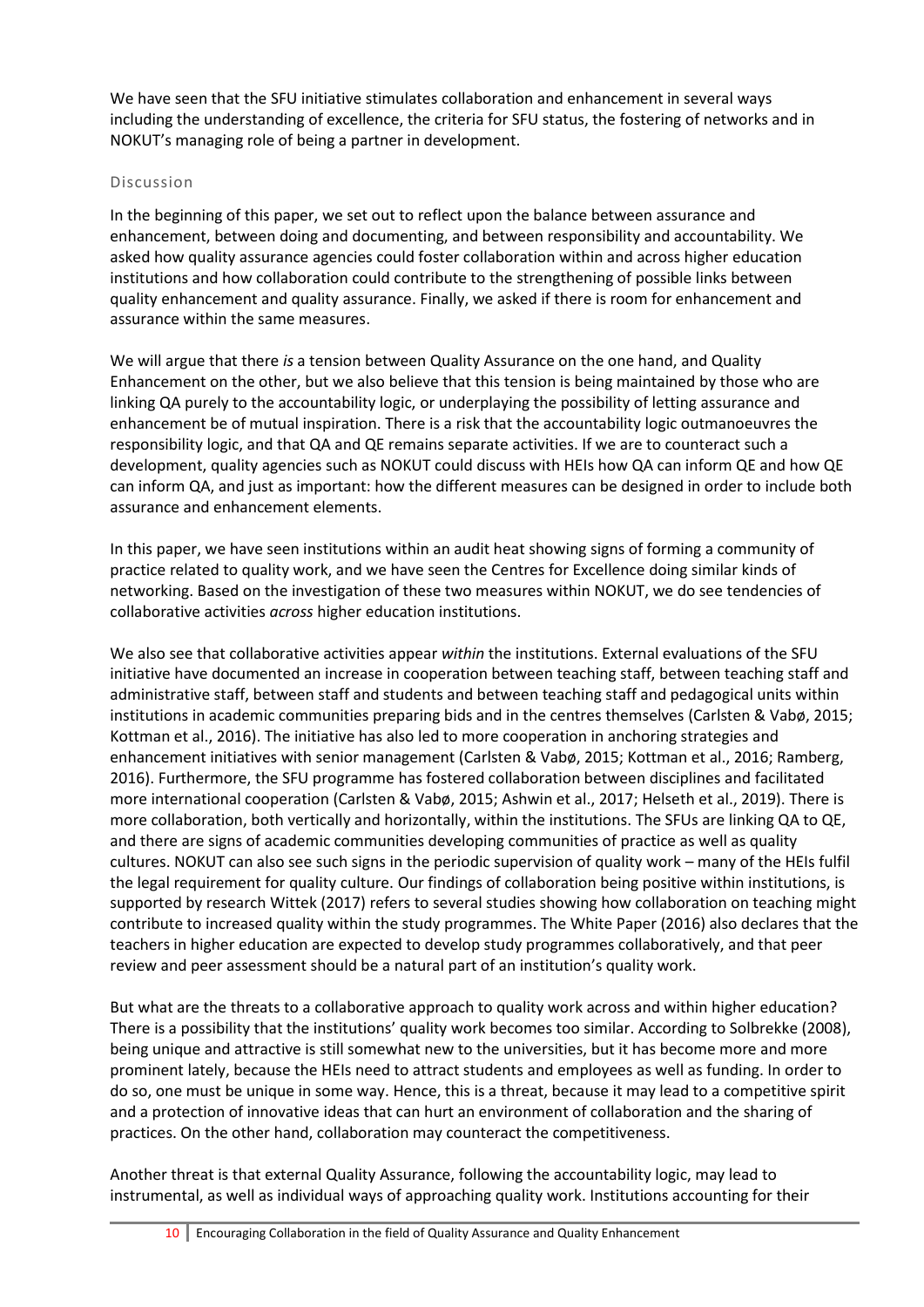quality may know the thresholds for minimum standards well enough to fulfil the requirements. A risk, then, is that they are less motivated to strive for further quality enhancement and less motivated to share and collaborate. The audit may also be perceived as an individual affair, since each institution must answer for their own quality. Audit heats is one way of trying to counteract the 'loneliness' of supervision.

So, how do we believe NOKUT succeed in our wish for more collaboration and sharing? And how do we think NOKUT succeed in making room for enhancement and assurance within the same measures? One might say that both in the audit heats and in the SFU initiative, the participating HEIs are chosen because they have certain (similar) qualities. This leads to a lack of diversity in the first place. But do we think they would have collaborated without NOKUT facilitating? Perhaps not, and hence we hope that we are contributing to more collaboration through our methods. As for our wish for a holistic view on QA and QE, we do believe that more can be done. We see tendencies. For example, institutions with SFUs are linking enhancement of educational quality to their quality work. Also, the periodic supervision encourages to enhancement through developmental suggestions in the reports, and there is a collective approach to audits through the audit heats. However, there is a job to do, in making the connections between QA and QE more explicit to both ourselves and the HEIs, and also to make all of our measures to be more than "happenings" – both enhancement initiatives and assurance procedures can just as well lead to non-sustainable efforts and the feeling that one is ticking off boxes more than enhancing or assuring quality. This needs further attention, and we are convinced that increased collaboration, sharing of (good) practices, experiences and reflections within and across HEIs is part of the solution.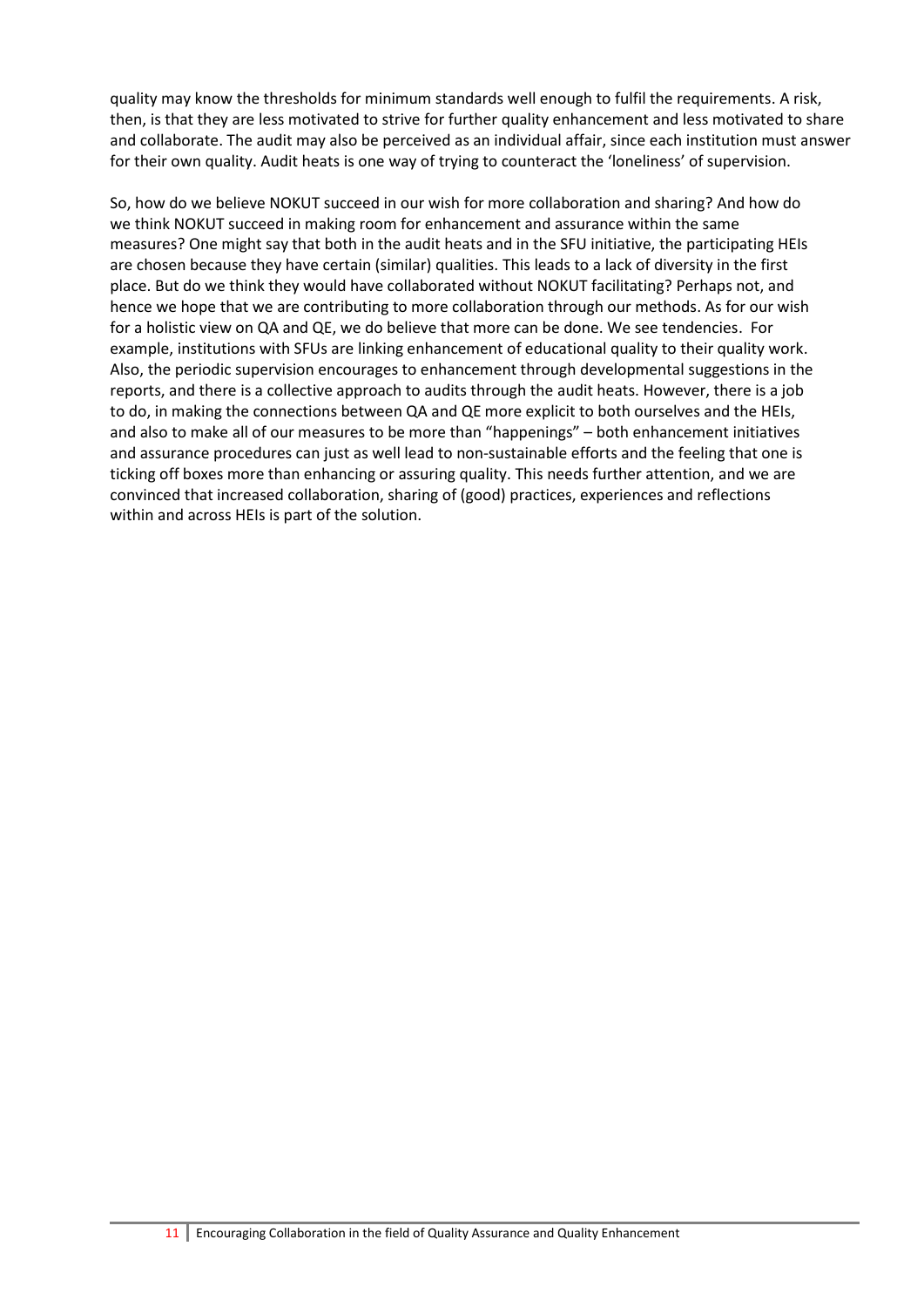References

Andersson, R., Eidesen, P. B., Fiksen, Ø., Førland, O. T. K, Stefansson, S., Vandvik, V. (2017). *Korleis få professorar med på ein kollegial SoTL-kultur? bioCEED Senter for framifrå utdanning i biologi.* Paper presented at the MNT-conference 2017, Oslo, Norway, 30.-31. March 2017.

Ashwin, P., Duffy, C., Eichler, A. Maassen, P., Marshall, S., Oftedal, T., & Reece, R. (2017). *bioCEED, CEMPE and MatRIC Mid-term evaluation - Centre of Excellence in Higher Education.* Oslo: NOKUT. Available: [https://www.nokut.no/globalassets/nokut/rapporter/sfu/interim\\_evaluation\\_sfu\\_2017.pdf](https://www.nokut.no/globalassets/nokut/rapporter/sfu/interim_evaluation_sfu_2017.pdf)

Ashwin, P. & McVitty, D. (2015). 'The Meanings of Student Engagement: Implications for Policies and Practices', in Curaj, A., Matei, L., Pricopie, R., Salmi J. & Scott, P. (eds): The European Higher Education Area. Springer: Cham.

Bamber, V., Trowler, P., Saunders, M. & Knight, P. (2009). *Enhancing Learning, Teaching, Assessment and Curriculum in Higher Education*. Open University Press: New York.

Bendermacher, G. W. G., Oude Egbrink, M. G. A., Wolfhagen, H. A. P. & Dolmans, D. H. J. M. (2016). "Unravelling Quality Culture in Higher Education: A Realist Review." *Higher Education*, 73 (1): 1–22.

Bendermacher, G. W. G., Oude Egbrink, M. G. A., Wolfhagen, H .A. P., Leppink, J., Dolmans, D. H. J. M. (2019). "Reinforcing pillars for quality culture development: a path analytic model", *Studies in Higher Education*, 44:4, 643-662.

Bråten, H. & Børsheim, A. (2016). *På vei mot det fremste*? *Sentre for fremragende utdanning- en nasjonal prestisjeordning.* Oslo: NOKUT. Available: [https://www.nokut.no/globalassets/nokut/rapporter/sfu/pa\\_vei\\_mot\\_det\\_fremste\\_2016.pdf](https://www.nokut.no/globalassets/nokut/rapporter/sfu/pa_vei_mot_det_fremste_2016.pdf)

Carlsten, T. C. & Vabø, A. (2015). *Sentre for fremragende utdanning (SFU). I samvirke med institusjoner og fag.* Rapport 22/2015. Oslo: NIFU.

Carlsten, T. C. & Aamodt, P. O. (2013). *Evaluering av etablering av ordning med Sentre for fremragende utdanning (SFU). En kvalitativ analyse av aktørenes erfaringer og vurderinger*. Oslo: NIFU. Rapport 10/2013.

Centre for Study in Education and Training (2008). *2005-2010 Centres for Excellence in Teaching and Learning Programme*. Available from:

[http://eprints.lancs.ac.uk/65661/1/2005\\_2010\\_CETL\\_programme\\_formative\\_evaluation.pdf.](http://eprints.lancs.ac.uk/65661/1/2005_2010_CETL_programme_formative_evaluation.pdf)

DIKU (2019). *Call for proposal with criteria*. Available: [https://diku.no/programmer/sentre-for](https://diku.no/programmer/sentre-for-fremragende-utdanning-sfu)[fremragende-utdanning-sfu](https://diku.no/programmer/sentre-for-fremragende-utdanning-sfu) 

Elken, M. & Stensaker, B. (2018). 'Conceptualising 'quality work' in higher education', *Quality in Higher Education*, 24:3, 189-202.

European University Association (EUA) (2006). *A Quality Culture in European Universities: A bottom-up approach. A report on the three rounds of the quality culture project 2002- 2006.* Brussels: EUA.

Førland, O. & Bråten, H. (2018). *How can a top-down initiative support change and development bottomup? The case of Norwegian Centres for Excellence in Education*. Paper presented at the International Consortium for Educational Development (ICED) Conference in Atlanta, United States, 5-8 June 2018.

Harmsworth, S. & Turpin, S. (2000). *Creating an effective dissemination strategy: An expanded interactive workbook for educational development projects.* TQEF National Co-ordination Team. Available: [https://ajpp-online.org/resources/downloads/06-CreatingAnEffectiveDisseminationStrategy-](https://ajpp-online.org/resources/downloads/06-CreatingAnEffectiveDisseminationStrategy-AnExpandedWorkbook.pdf)[AnExpandedWorkbook.pdf](https://ajpp-online.org/resources/downloads/06-CreatingAnEffectiveDisseminationStrategy-AnExpandedWorkbook.pdf)

<sup>12</sup> Encouraging Collaboration in the field of Quality Assurance and Quality Enhancement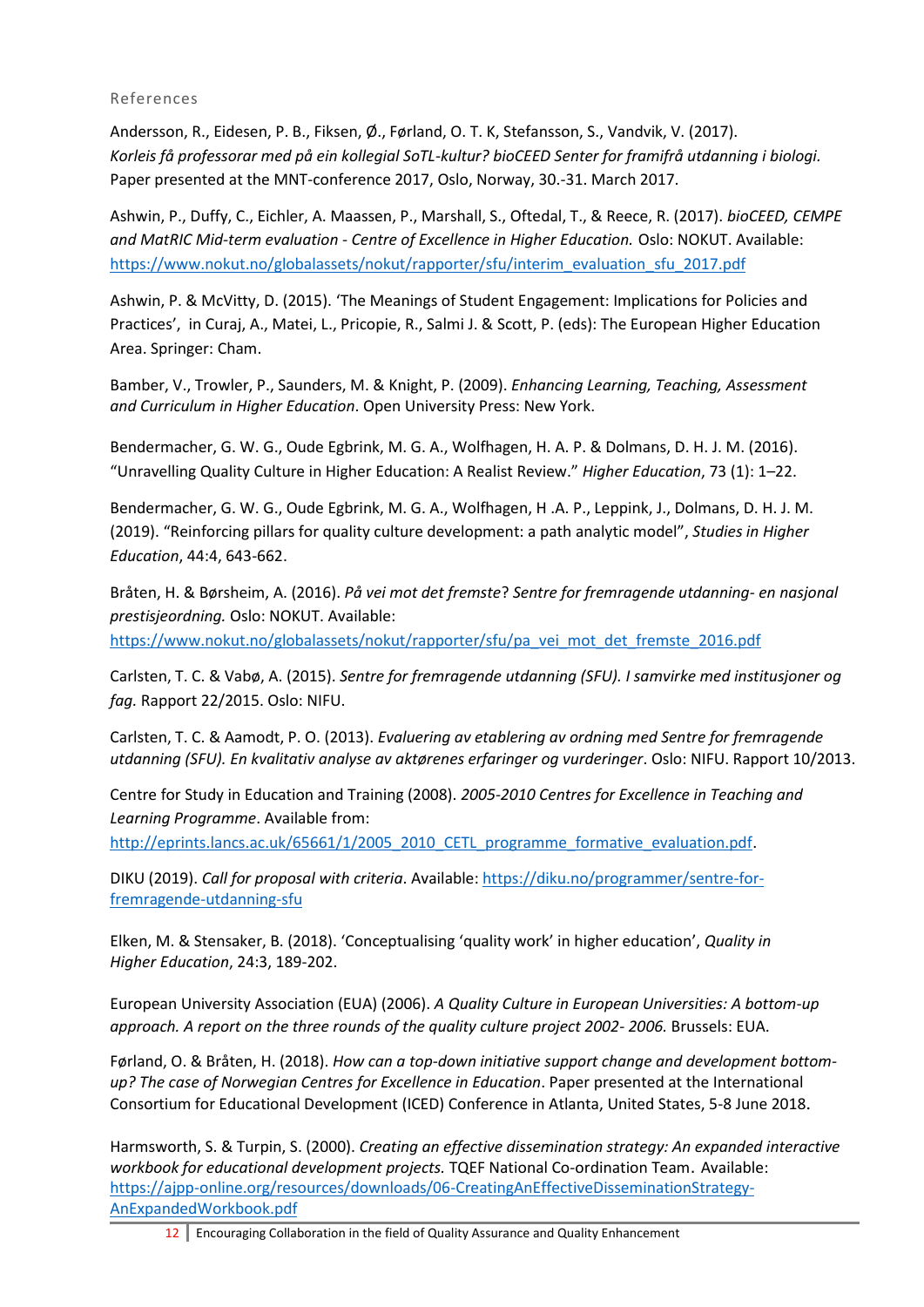Harvey, L. (2004-19). Analytic Quality Glossary, *Quality Research International*. Available: <http://www.qualityresearchinternational.com/glossary/>(Accessed 6.8.2019).

Harvey, L. and Stensaker, B., 2008, 'Quality culture: understandings, boundaries and linkages', *European Journal of Education* 43(4), 427–42.

Helseth, I., Alveberg, C., Ashwin, P., Bråten, H., Duffy, C., Marshall, S., Oftedal, T. & Reece, R. (2019). *Developing educational excellence in higher education. Lessons learned from the establishment and evaluation of the Norwegian Centres for Excellence in Education (SFU) initiative*. Oslo: NOKUT. Available: [https://www.nokut.no/globalassets/nokut/rapporter/sfu/developing-educational-excellence-in-higher](https://www.nokut.no/globalassets/nokut/rapporter/sfu/developing-educational-excellence-in-higher-education_2019.pdf)[education\\_2019.pdf](https://www.nokut.no/globalassets/nokut/rapporter/sfu/developing-educational-excellence-in-higher-education_2019.pdf)

Helseth, I. & Bråten, H. (2018). Exclusive but Inclusive: The Norwegian Centres for Excellence (SFU) Initiative. Paper presented at EAIR 40<sup>th</sup> Annual Forum in Budapest, Hungary, 26-29 August 2018. Available: [https://www.nokut.no/globalassets/nokut/rapporter/sfu/2018-eair-forum\\_andersen-helseth](https://www.nokut.no/globalassets/nokut/rapporter/sfu/2018-eair-forum_andersen-helseth-braaten_track-1.pdf)[braaten\\_track-1.pdf](https://www.nokut.no/globalassets/nokut/rapporter/sfu/2018-eair-forum_andersen-helseth-braaten_track-1.pdf)

Helseth, I., Bråten, H., & Skodvin, O-J. (2017). *Inspiring Excellence –The Norwegian Way.* Paper presented at 3<sup>rd</sup> International Enhancement in Higher Education Conference: Inspiring excellence – transforming the student experience in Glasgow, UK, 6-8 June 2017. Available:

[https://www.nokut.no/globalassets/nokut/rapporter/sfu/andersen](https://www.nokut.no/globalassets/nokut/rapporter/sfu/andersen-helseth_braten_skodvin_2017_inspiring_excellence.pdf)helseth braten skodvin 2017 inspiring excellence.pdf

Henard, F. and Roseveare, D. (2012) *Fostering Quality Teaching in Higher Education: Policies and Practices*. OECD Publishing.

Hinton, T., Gannaway, D., Berry, B., & Moore, K. (2011). *The D-Cubed Guide: Planning for Effective Dissemination*. Sydney: Australian Teaching and Learning Council. Available from: https://www.uq.edu.au/evaluationstedi/Dissemination/Planning Guide.pdf.

King, R. (2018). Challenges for quality assurance in higher education: the regulatory turn. In E. Hazelkorn, H. Coates and A.c. McCormick (Eds.), *Quality, Performance and Accountability in Higher Education* (pp. 30-41). Cheltenham and Northampton, Mass.: Edward Elgar Publishing Inc.

Kottman, A., Huisman, J., Brockerhoff, L., Cremonini, L & J. Mampaey (2016). *How Can One Create a Culture for Quality Enhancment.* NOKUT: Oslo. Available:

https://www.nokut.no/globalassets/nokut/rapporter/sfu/how can one create a culture for quality enh [ancement.pdf](https://www.nokut.no/globalassets/nokut/rapporter/sfu/how_can_one_create_a_culture_for_quality_enhancement.pdf)

Land, R. & Gordon, G. (2016). *Enhancing Quality in Higher Education. International Perspectives.* London: Routledge.

Lawson, D. (2016). "The Potential of Centres of/for Excellence in Higher Education". In Bråten, H. and Børsheim, A. (eds.) *På vei mot det fremste*? *Sentre for fremragende utdanning- en nasjonal prestisjeordning.* Oslo: NOKUT. Available:

[https://www.nokut.no/globalassets/nokut/rapporter/sfu/lawson\\_duncan\\_the\\_potential\\_of\\_centres\\_of\\_fo](https://www.nokut.no/globalassets/nokut/rapporter/sfu/lawson_duncan_the_potential_of_centres_of_for_excellence_in_higher_education_2016.pdf) [r\\_excellence\\_in\\_higher\\_education\\_2016.pdf](https://www.nokut.no/globalassets/nokut/rapporter/sfu/lawson_duncan_the_potential_of_centres_of_for_excellence_in_higher_education_2016.pdf)

Molander, A. (2016). *Discretion in the welfare state. Social rights and professional judgment.* Oxfordshire and New York: Routledge.